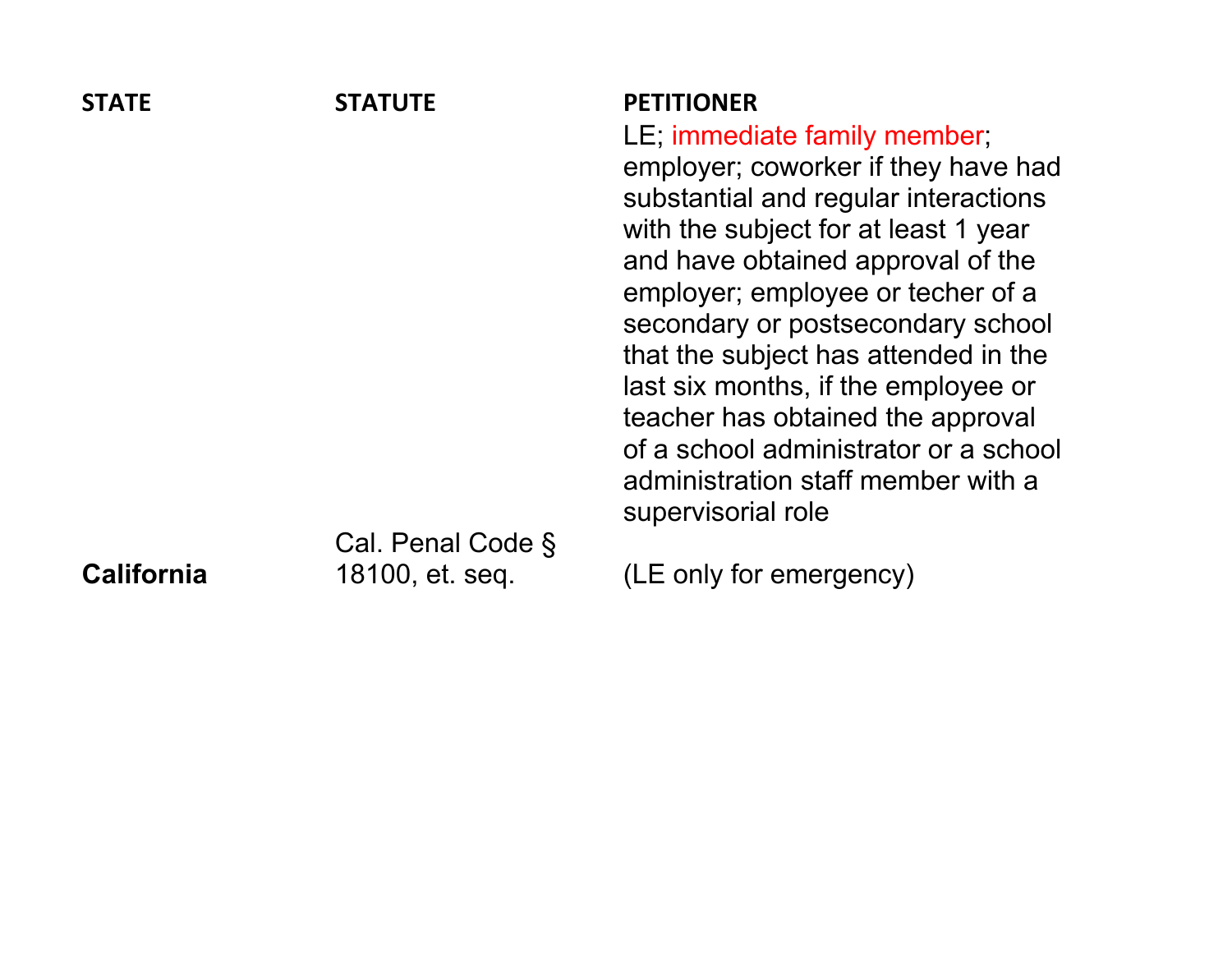|            |                                | Law enforcement or a<br>family/household member                                                                                                                                                                |
|------------|--------------------------------|----------------------------------------------------------------------------------------------------------------------------------------------------------------------------------------------------------------|
|            | ARCW 7.94.010, et              | Note about respondent: 2019<br>amendment explicitly allows a<br>petition to be brought against a<br>respondent under age 18 (and there<br>are certain provisions that apply to<br>those respondents, including |
| Washington | seq.                           | sealing records in certain instances)                                                                                                                                                                          |
| Indiana    | Ind Code 35-47-14-1,<br>et seg | Law Enforcement (via search &<br>seizure warrant)                                                                                                                                                              |
|            |                                |                                                                                                                                                                                                                |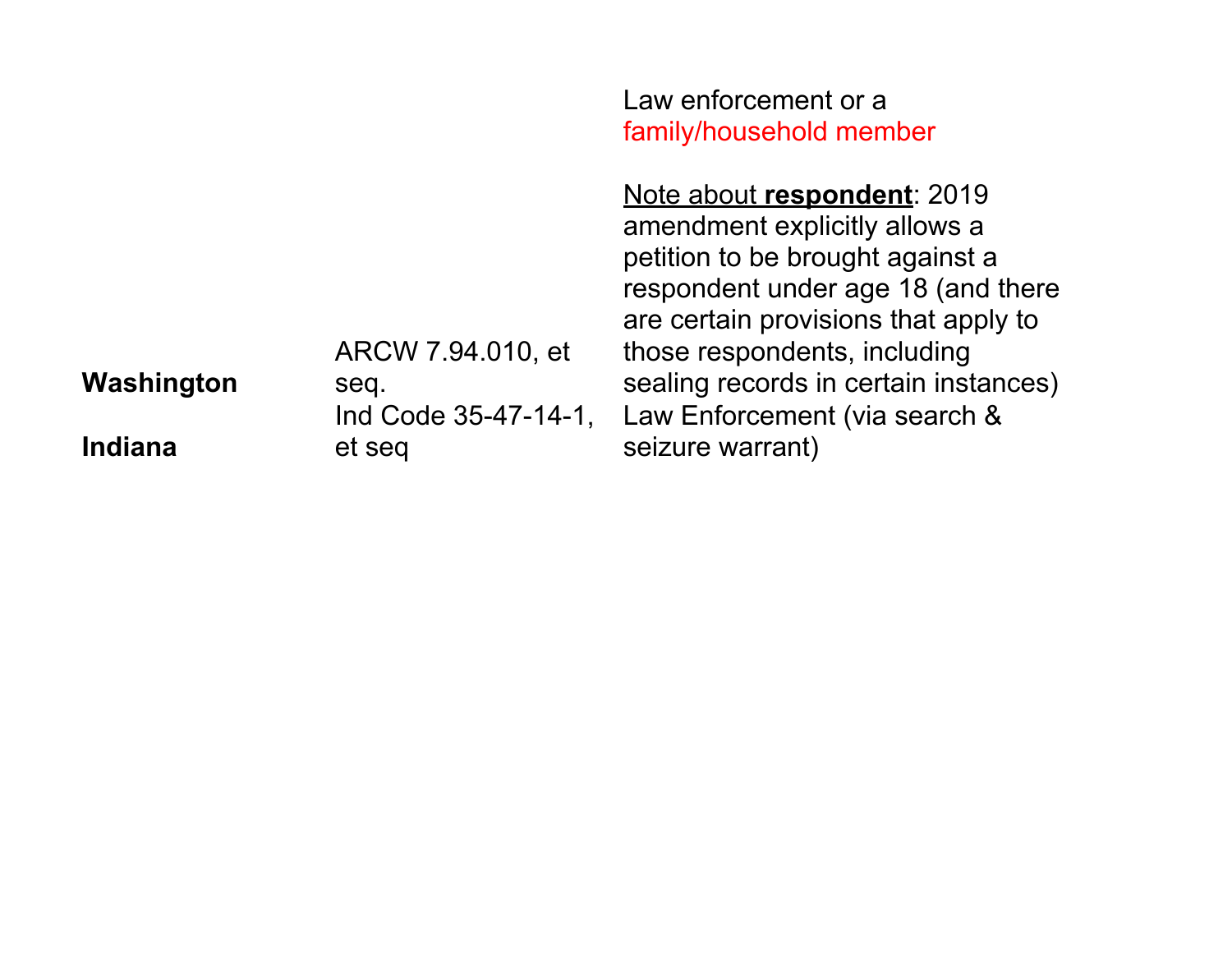|                    |                                         | State's attorney or assistant state's<br>attorney; any two police officers                                                                                                                                                                                                                                                          |
|--------------------|-----------------------------------------|-------------------------------------------------------------------------------------------------------------------------------------------------------------------------------------------------------------------------------------------------------------------------------------------------------------------------------------|
|                    |                                         | [Note that Jeff Swanson's paper<br>says that the practice is as follows:<br>two police officers conduct an<br>independent investigation and sign<br>a statement that there is probable<br>cause to believe the person poses<br>an imminent risk, which is then<br>submitted to the State's Attorney<br>who reviews the evidence and |
| <b>Connecticut</b> | Conn. Gen. Stat. 29-<br>38 <sub>c</sub> | decides whether to request a risk                                                                                                                                                                                                                                                                                                   |
|                    |                                         | warrant]<br>Law enforcement officer or a family                                                                                                                                                                                                                                                                                     |
| Oregon             | ORS 166.525, et seq.                    | or household member                                                                                                                                                                                                                                                                                                                 |
| <b>Florida</b>     | Fla. Stat. 790.401                      | Law enforcement                                                                                                                                                                                                                                                                                                                     |
|                    |                                         | State's Attorney or the Office of the                                                                                                                                                                                                                                                                                               |
| <b>Vermont</b>     | 13 VSA 4051, et seq.                    | <b>Attorney General</b>                                                                                                                                                                                                                                                                                                             |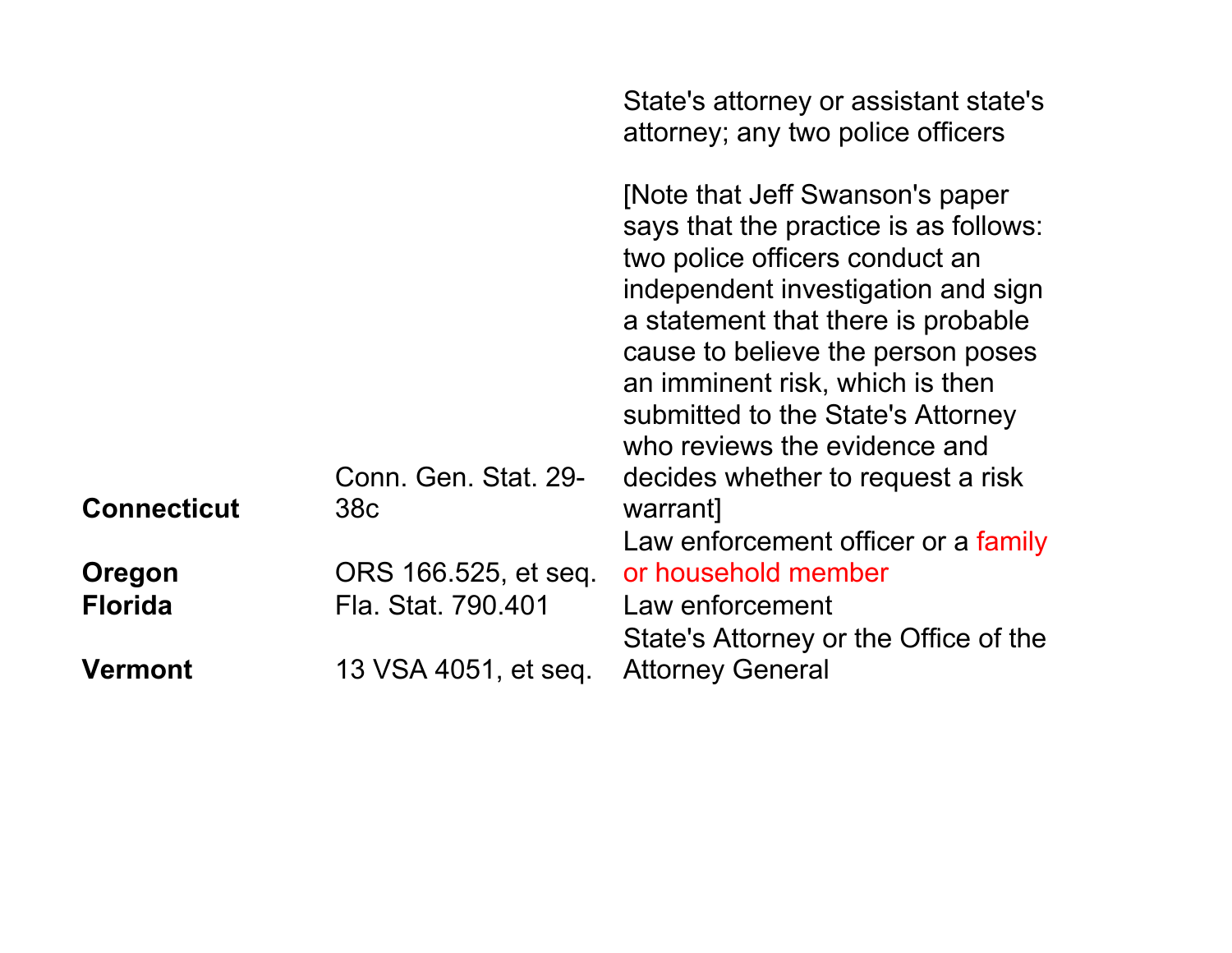**Maryland** Md Public Safety Code or intimate partner, current or former 5-601, et seq doctors/mental health professionals (Specifically: Law enforcement; physician, psychologist, clinical social worker, licensed clinical professional counselor, clinical nurse specialist in psychiatric and mental health nursing, psychiatric nurse practitioner, licensed clinical marriage or family therapist, or health officer or designee of a health officer who has examined the person; person's spouse, cohabitant, relative by blood, marriage or adoption, person who has child in common; current dating legal guardian) **Rhode Island** RI Gen Laws 8-8.3-1, et seq. Law enforcement

Law enforcement, family,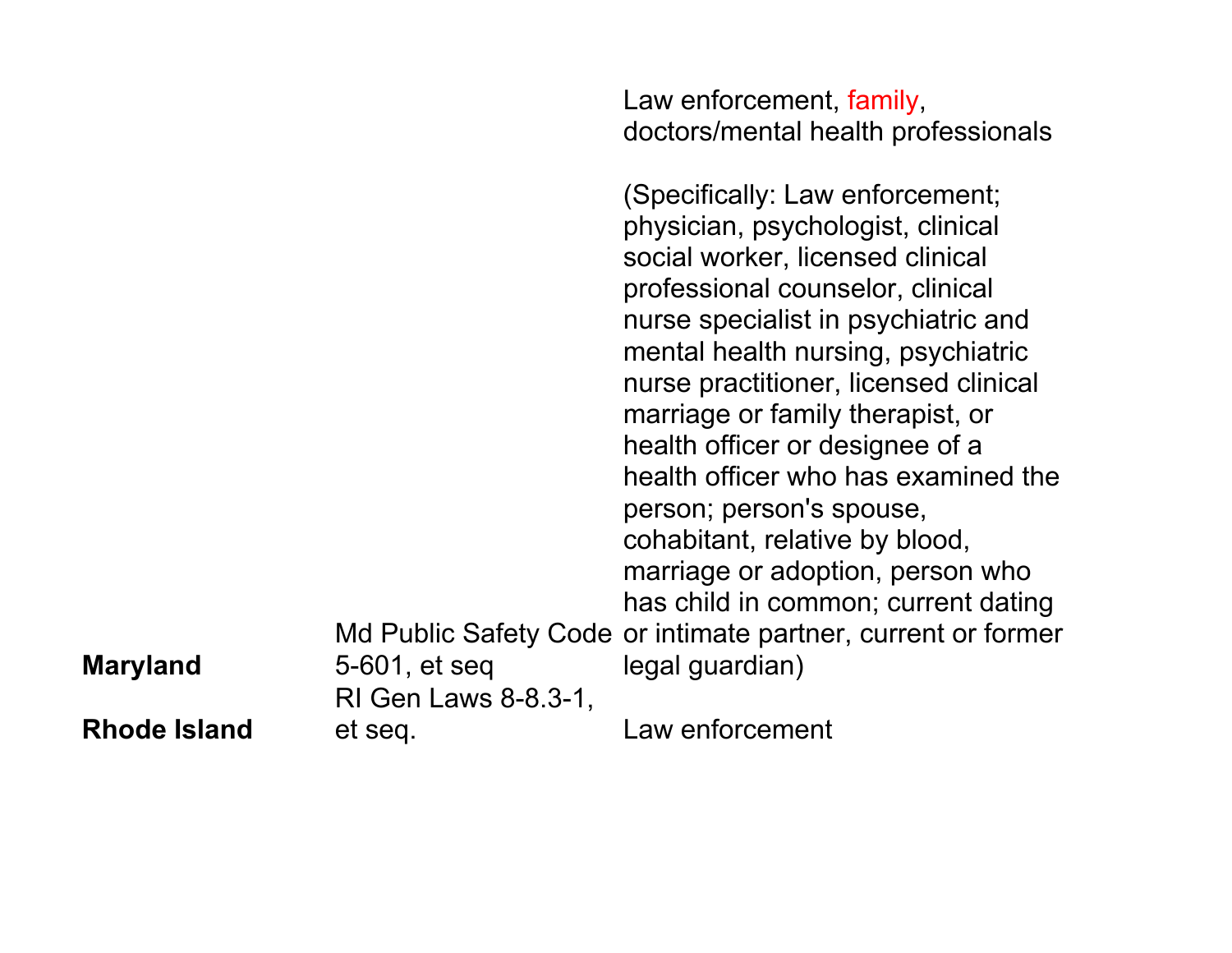|                   |                                                                  | Law enforcement or "family or<br>household members."                                                                                                                                                                                                                                                                                                               |
|-------------------|------------------------------------------------------------------|--------------------------------------------------------------------------------------------------------------------------------------------------------------------------------------------------------------------------------------------------------------------------------------------------------------------------------------------------------------------|
| <b>New Jersey</b> | seq.<br>10 Del. C. 7701, et.                                     | (The bill defines "family or<br>household member" as domestic<br>partner, partner in civil union, former<br>spouse, former domestic partner,<br>former partner in civil union, or any<br>other person who is or was a<br>household member, a child with<br>whom respondent has a child in<br>N.J. Stat. 2C:58-20, et common, current or former dating<br>partner.) |
| <b>Delaware</b>   | seq.<br>(see also 11 Del. C.<br>$1448(a)(10)$ for<br>prohibitor) | Law enforcement or family member,<br>but only law enforcement can bring<br>a petition for an ex parte<br>("emergency") order                                                                                                                                                                                                                                       |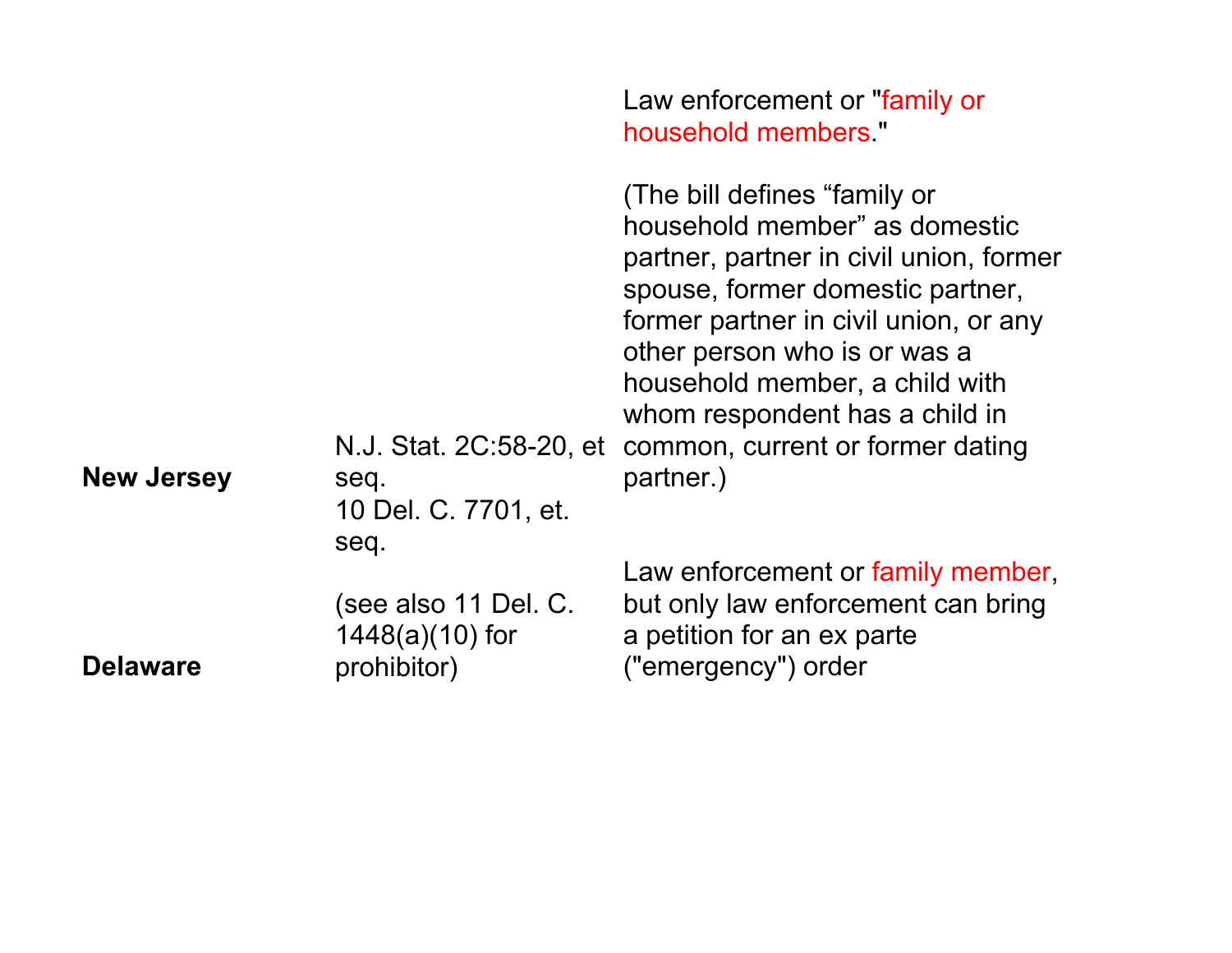Family or household member, or the licensing authority of the municipality where the respondent resides

"Family or household member" means a person who is or was married to the respondent; is or was residing with the respondent in the same household; is or was related by blood or marriage to the respondent; has or is having a child in common with the respondent; is or has been in a dating relationship with the respondent; is or has been engaged to the respondent.

"Licensing authority" means the chief of police or the board or officer having control of the police in a city or town, or persons authorized by them.

**\*\*Note that a petition may only be brought against a person who holds a license to carry or an FID card (which are required to possess a handgun or long gun,** 

Mass. Gen. Laws ch. 140, §§ 121, 129B(C),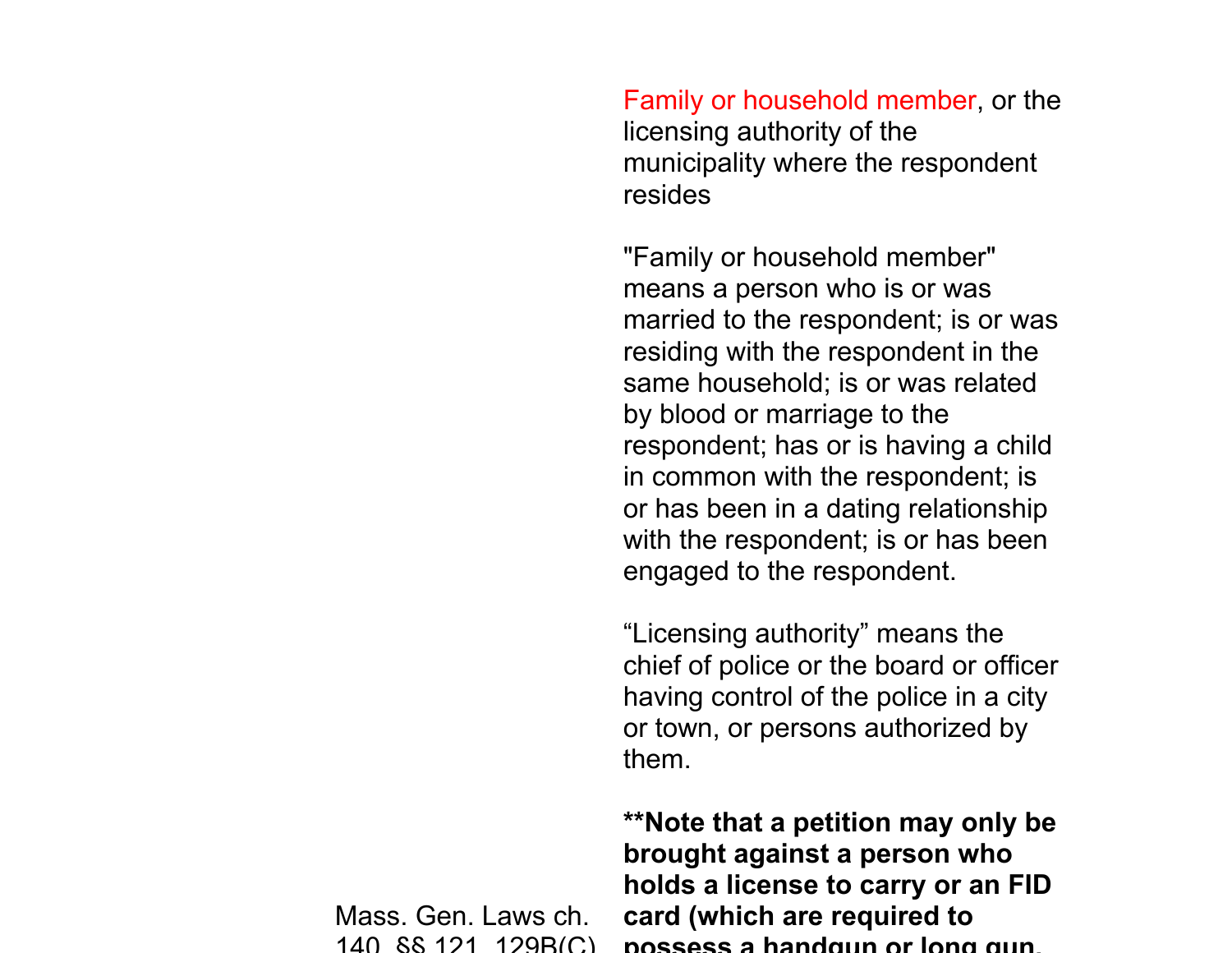|                                |                                                                     | Family member or law enforcement<br>officer.                                                                                                                                                                                                                                                                         |
|--------------------------------|---------------------------------------------------------------------|----------------------------------------------------------------------------------------------------------------------------------------------------------------------------------------------------------------------------------------------------------------------------------------------------------------------|
| <b>Illinois</b>                | Public Act 100-0607,<br>codification TBD<br>430 ILCS 67/1, et seq.  | "Family member of the respondent"<br>means a spouse, parent, child, or<br>step-child of the respondent, any<br>other person related by blood or<br>present marriage to the respondent,<br>or a person who shares a common<br>dwelling with the respondent.<br>Family members, police, mental<br>health professionals |
|                                | DC Code § 7-2510.01,                                                | "Related to the respondent by<br>blood, adoption, guardianship,<br>marriage, domestic partnership,<br>having a child in common,                                                                                                                                                                                      |
|                                | et seq.                                                             | cohabitating, or maintaining a<br>romantic, dating, or sexual                                                                                                                                                                                                                                                        |
|                                | A22-0629, Expires on<br>Apr 30, 2019; A22-<br>0620 (effective after | relationship rendering the<br>application of this title appropriate"                                                                                                                                                                                                                                                 |
| <b>District of</b><br>Columbia | Congressional review<br>and publication)                            | "A sworn member of the<br>Metropolitan Police Department"                                                                                                                                                                                                                                                            |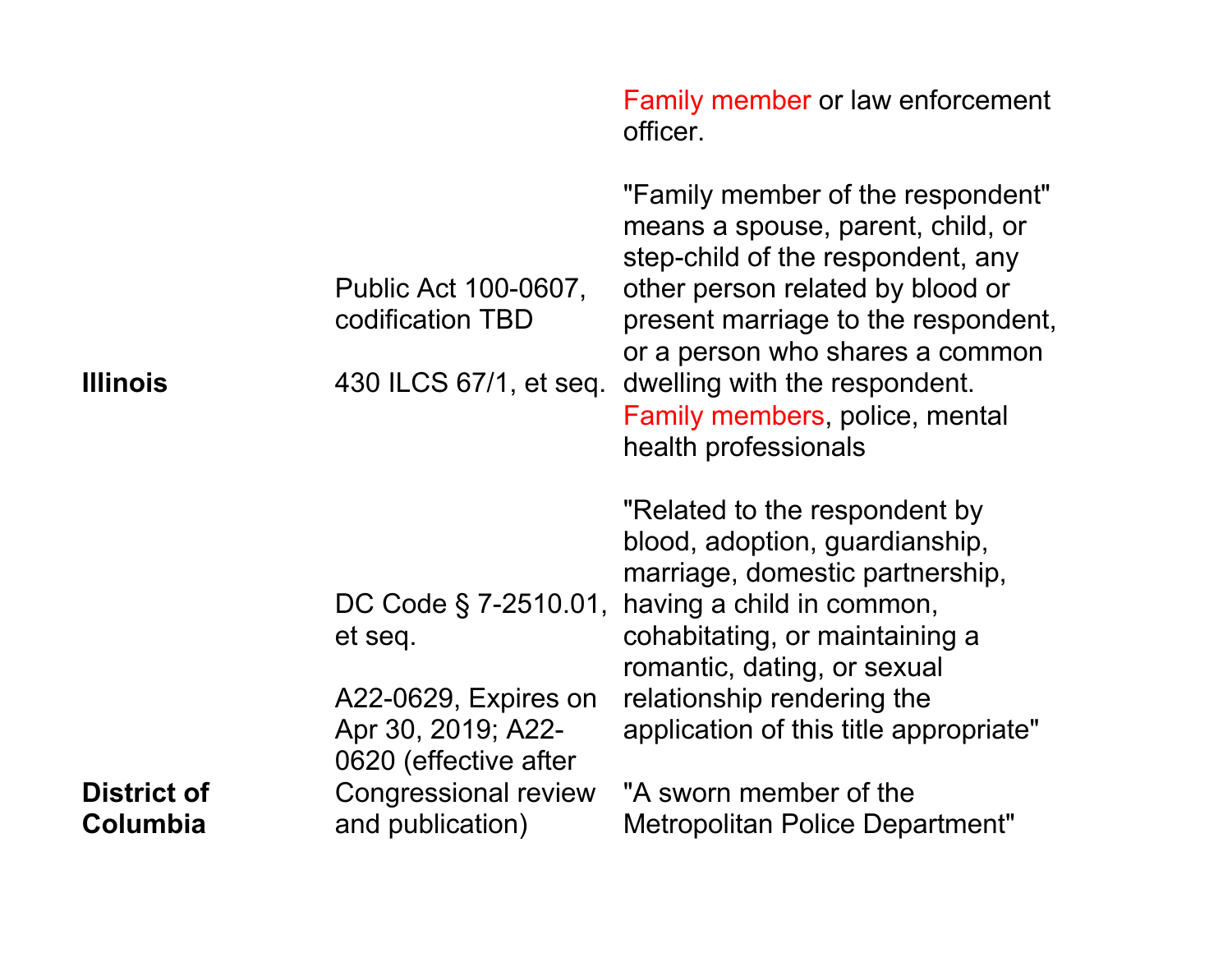Police officer; district attorney; family or household member; school administrator or designee

"a school administrator as defined in section eleven hundred twenty-five of the education law, or a school administrator's designee, of any school in which the person against whom the order is sought is currently enrolled or has been enrolled in the six months immediately preceding the filing of the petition." Under N.Y. Educ. Law § 1125 ""Administrator" or "school administrator" shall mean a principal, or the equivalent title, in a school, or other chief school officer."

Under N.Y. Soc. Serv. Law § 459-a, ""Family or household members" mean the following individuals:

(a) persons related by

consanguinity or affinity;

(b) persons legally married to one another;

(c) persons formerly married to one another regardless of whether they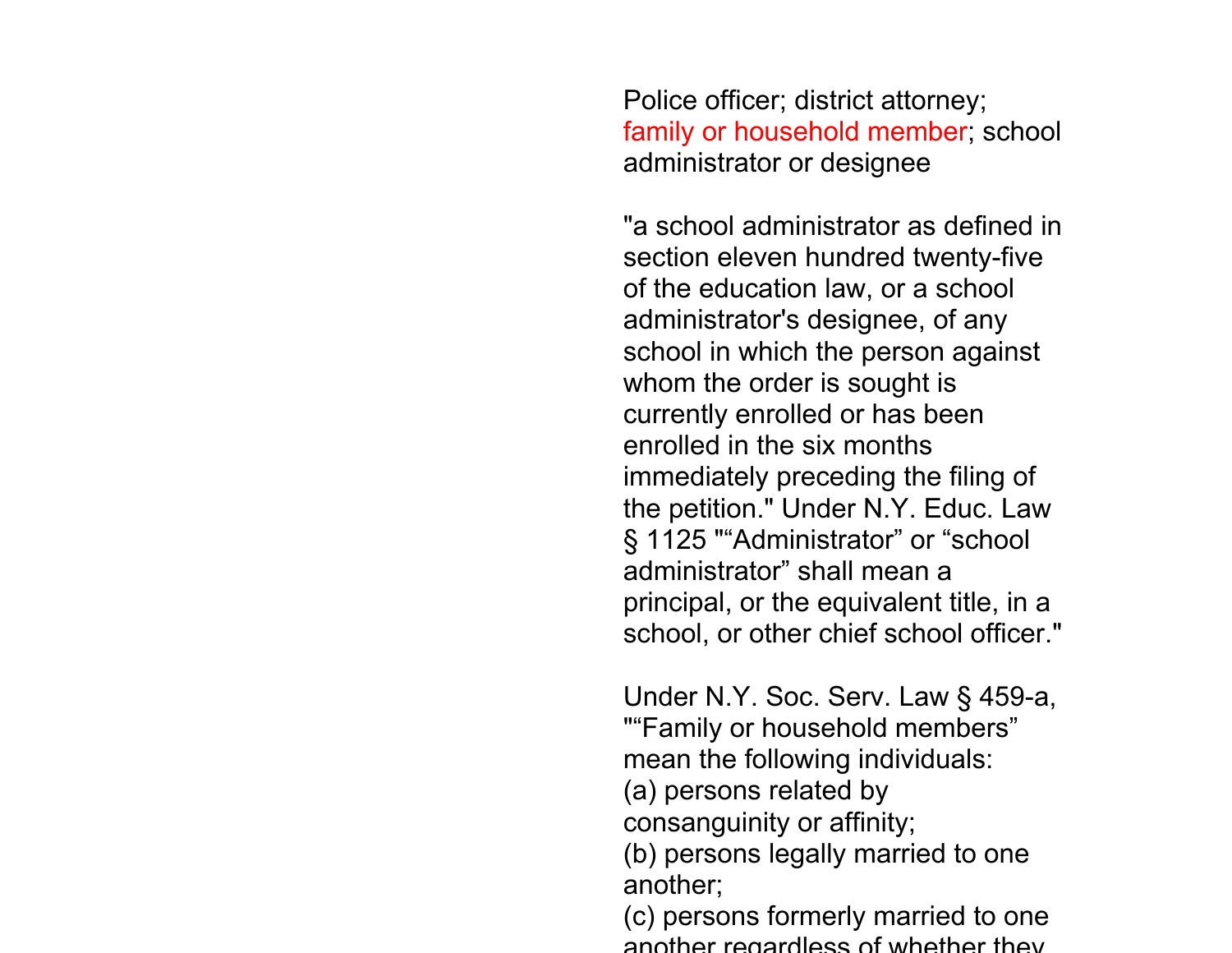Law enforcement or "family or household members."

13-14.5-101 - 13-14.5- respondent's legal guardian; and (The bill defines "family or household member" as a person related by blood, marriage, or adoption to the respondent; a person who has a child in common with the respondent; a person who reguarly resides or regularly resided with the respondant in the last six months; domestic partner of the respondent; person who has a biological or legal parent-child relationship with the respondent, including step- parents and children and step- grandparents and grandchildren; a person who is acting or has acted as the dating partners.)

## **Colorado**

114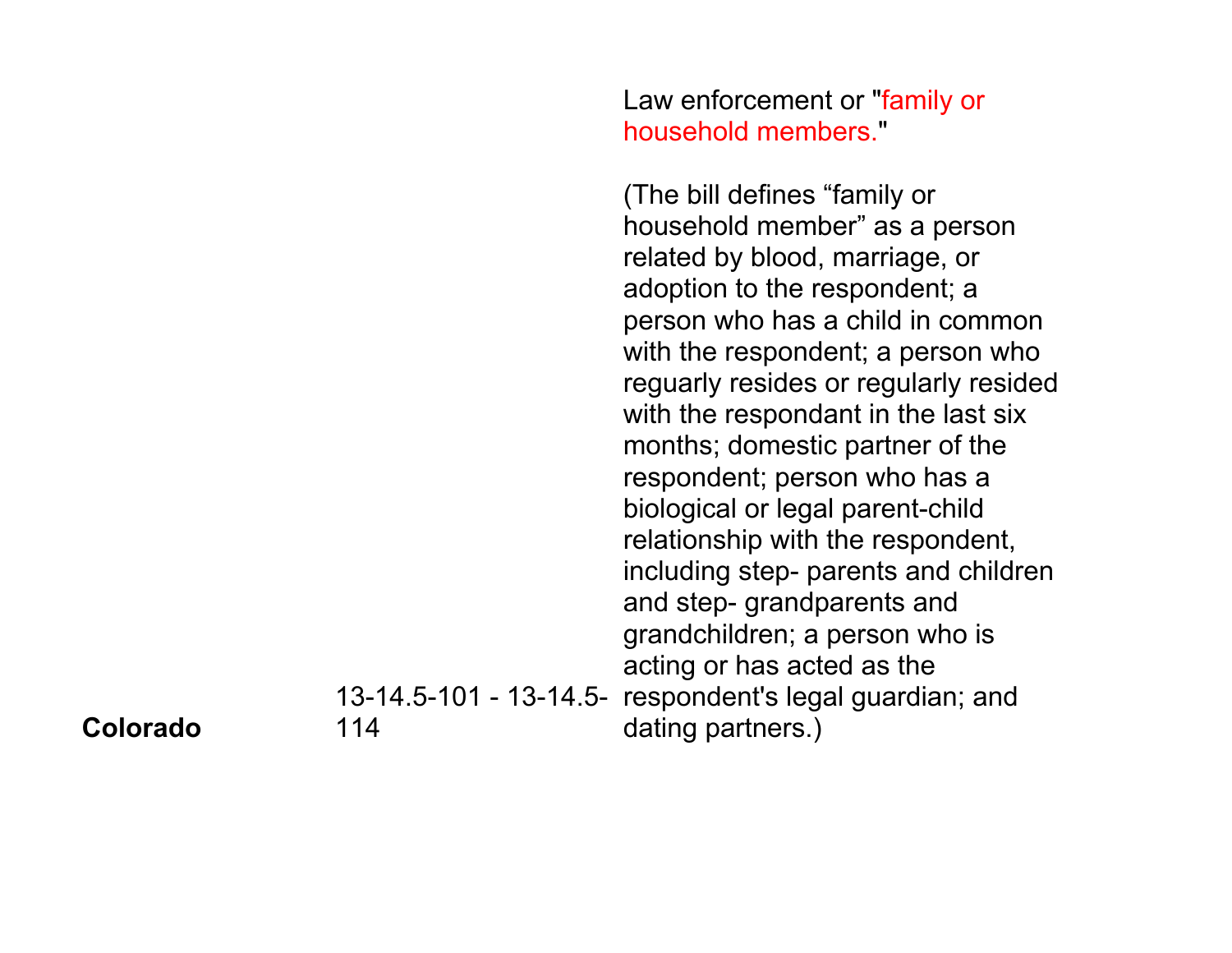LE or family or household member. "Family or household member" means, with respect to an adverse party, any: 1.Person related by blood, adoption or marriage to theadverse partywithin the first degree of consanguinity; 2.Person who has a child in common with theadverse party, regardless of whether the person has been married to the adverse party or has lived together with the adverse party at any time; 3.Domestic partner of theadverse party;4.Person who has a biological or legal parent and child relationship with theadverse party, including, without limitation, a natural parent, adoptive parent, stepparent, stepchild, grandparent or grandchild;5.Person who is acting or has acted as a guardian to theadverse party; or6.Person who is currently in a dating or ongoing intimate relationship with the adverse party

## **Nevada** TBC